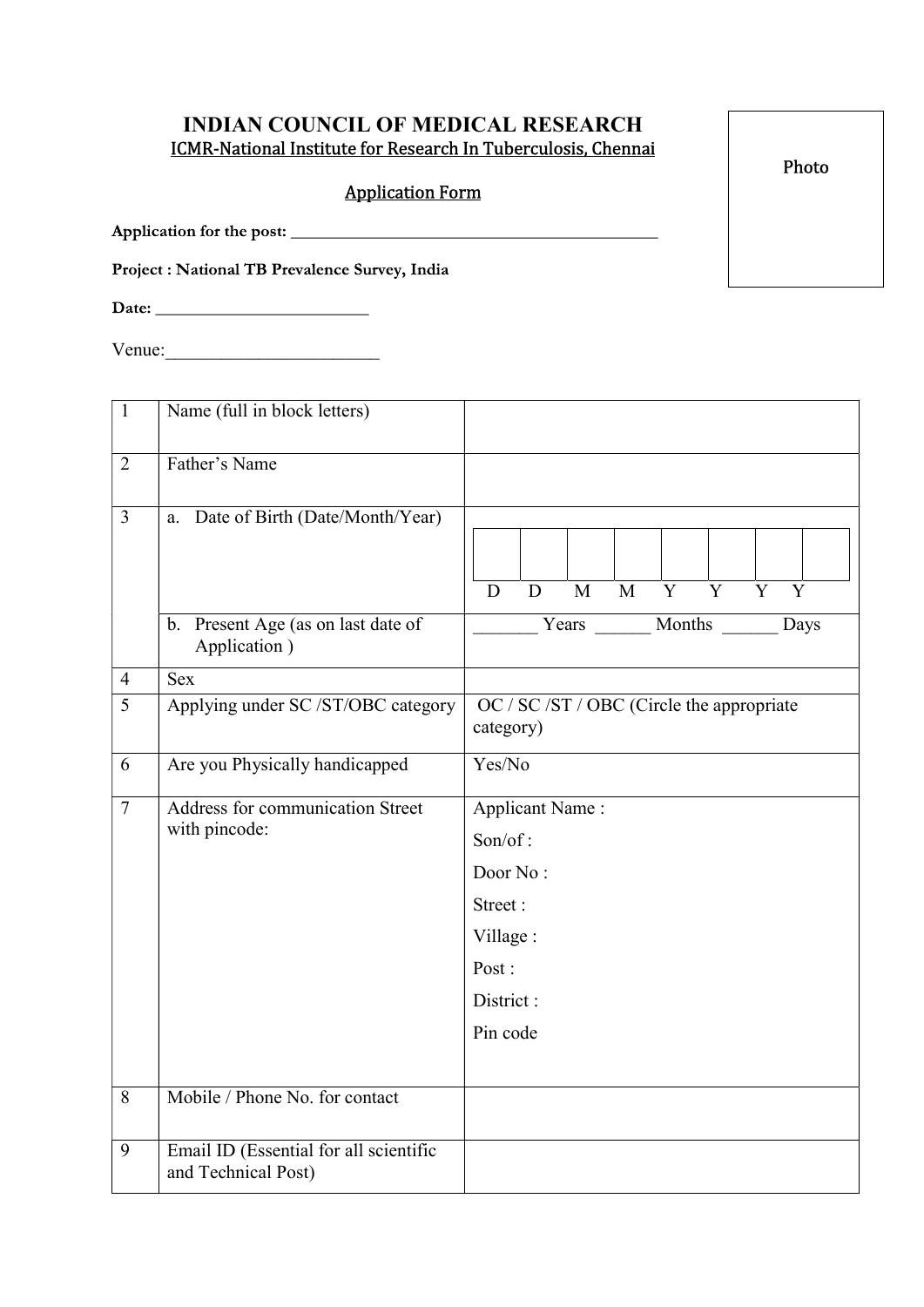#### 10) Educational Qualifications

| S.NO           | <b>Exam Passed</b>          | Board/University | <b>Year of</b> | $%$ of       | Subject        |
|----------------|-----------------------------|------------------|----------------|--------------|----------------|
|                |                             |                  | Passing        | <b>Marks</b> | <b>Studies</b> |
|                |                             |                  |                | obtained     |                |
| 1              | 10 <sup>th</sup>            |                  |                |              |                |
| $\overline{2}$ | 12 <sup>th</sup>            |                  |                |              |                |
| 3              | Graduation                  |                  |                |              |                |
| $\overline{4}$ | Post-Graduation             |                  |                |              |                |
| 5              | Other Qualification, if any |                  |                |              |                |
| 6              | Other                       |                  |                |              |                |

## 11) Experience

| S.NO           | No Name of the | Nature of   | Date of | Date of | No. of |
|----------------|----------------|-------------|---------|---------|--------|
|                | Institution    | employment* | joining | leaving | years  |
| 1              |                |             |         |         |        |
| $\overline{2}$ |                |             |         |         |        |
| 3              |                |             |         |         |        |
| $\overline{4}$ |                |             |         |         |        |
| 5              |                |             |         |         |        |
| 6              |                |             |         |         |        |

\*Provide Certificate of proof in support of your claim

12) Publications (only for scientist post --- attach separate sheet, if space is not enough)

| S. No | Title of the paper | Name of the | First/co/     | Impact |
|-------|--------------------|-------------|---------------|--------|
|       |                    | journal     | corresponding | Factor |
|       |                    |             | author        |        |
|       |                    |             |               |        |
|       |                    |             |               |        |
|       |                    |             |               |        |
|       |                    |             |               |        |
|       |                    |             |               |        |
|       |                    |             |               |        |